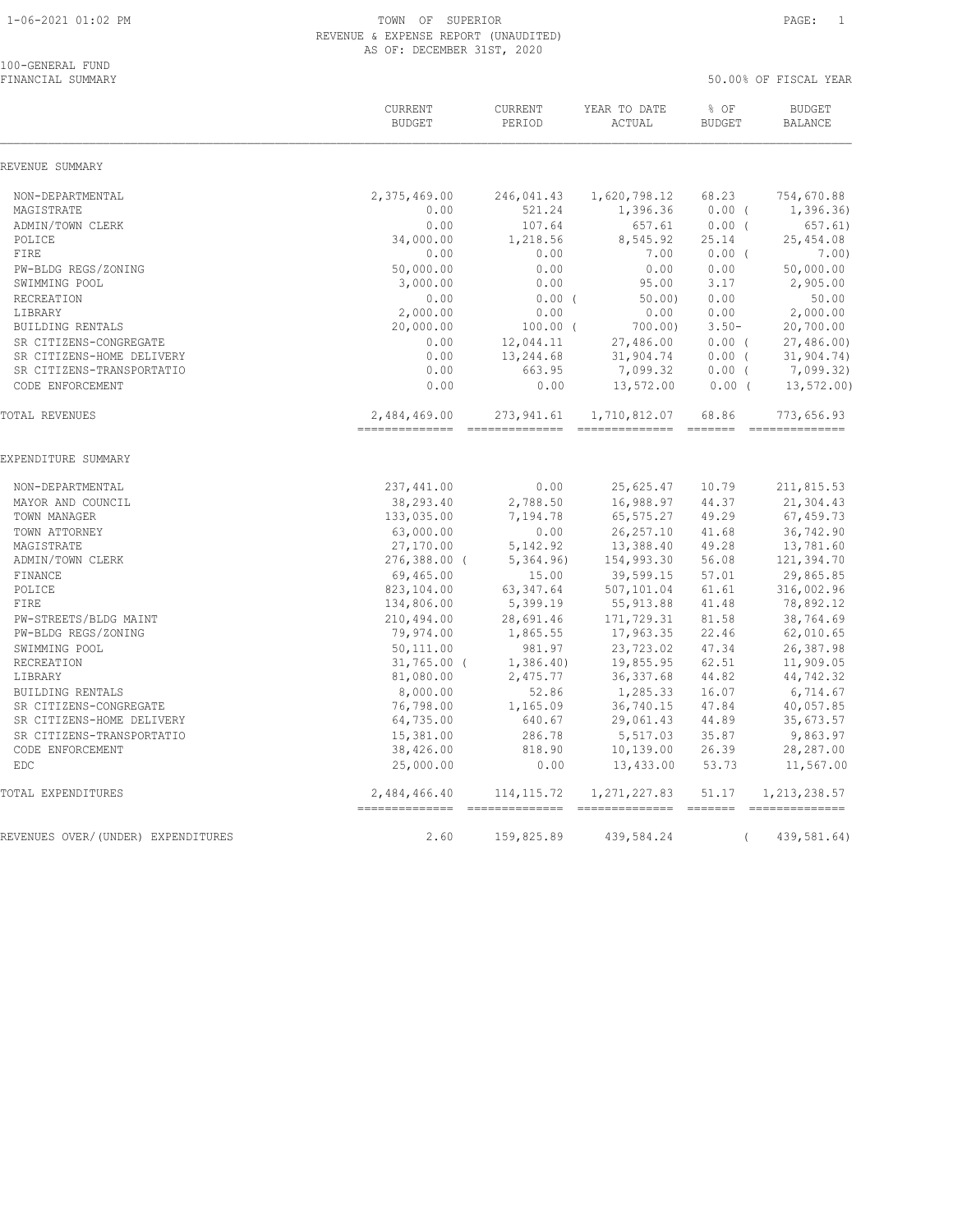| 200-REFUSE SERVICE<br>FINANCIAL SUMMARY |                           |                   |                        |                       | 50.00% OF FISCAL YEAR    |
|-----------------------------------------|---------------------------|-------------------|------------------------|-----------------------|--------------------------|
|                                         | CURRENT<br>BUDGET         | CURRENT<br>PERIOD | YEAR TO DATE<br>ACTUAL | % OF<br><b>BUDGET</b> | <b>BUDGET</b><br>BALANCE |
| REVENUE SUMMARY                         |                           |                   |                        |                       |                          |
| NON-DEPARTMENTAL                        | 19,354.00                 | 100.00            | 564.00                 | 2.91                  | 18,790.00                |
| <b>TOTAL REVENUES</b>                   | 19,354.00<br>============ | 100.00            | 564.00                 | 2.91                  | 18,790.00                |
| EXPENDITURE SUMMARY                     |                           |                   |                        |                       |                          |
| NON-DEPARTMENTAL                        | 19,353.00                 | 12,240.44         |                        | 54,100.23 279.54 (    | 34,747.23)               |
| TOTAL EXPENDITURES                      | 19,353.00                 | 12,240.44         |                        | 54,100.23 279.54 (    | 34,747.23)               |
| REVENUES OVER/(UNDER) EXPENDITURES      | $1.00$ (                  | $12, 140.44$ ) (  | 53, 536.23             |                       | 53,537.23                |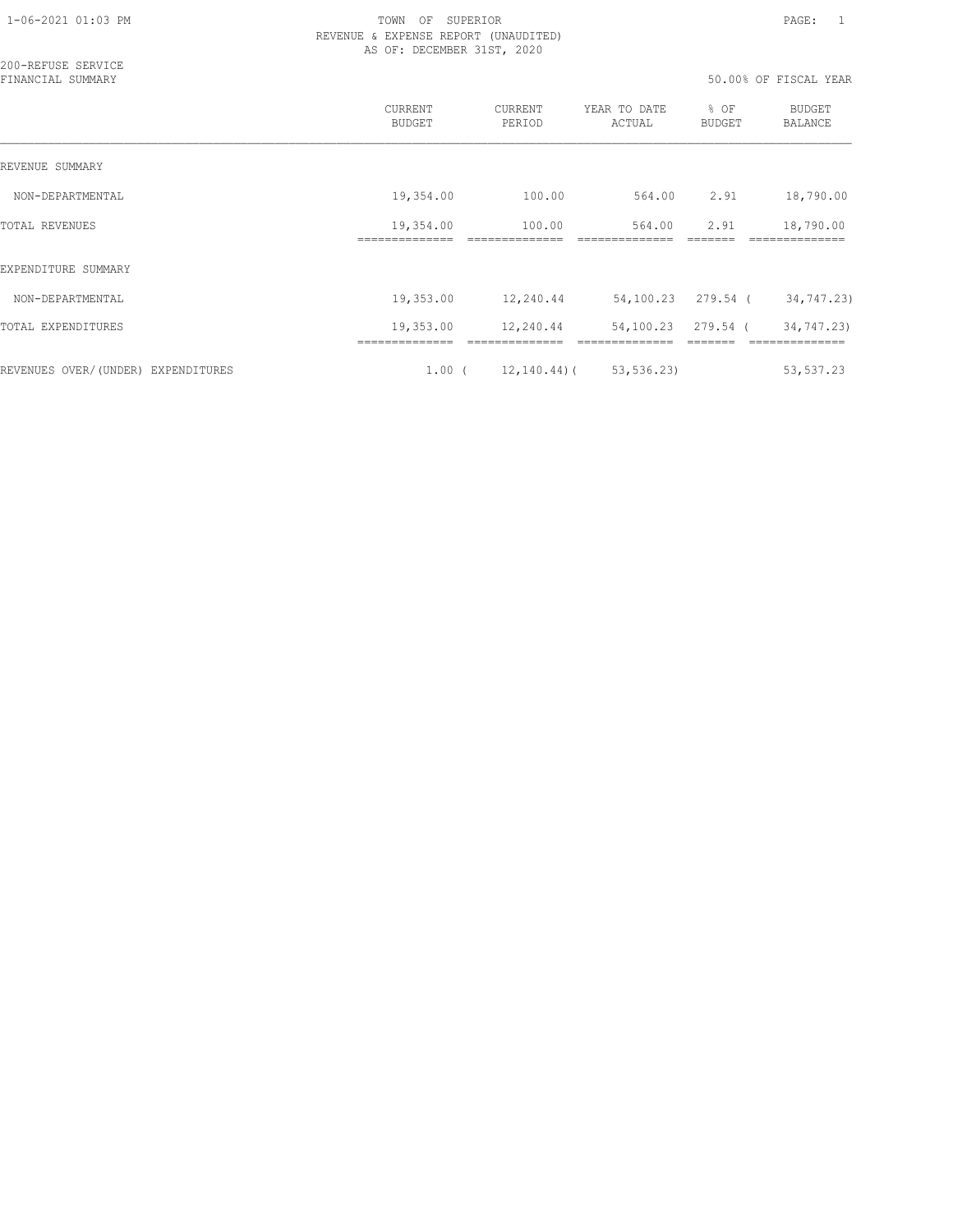| 210-SEWER                          |                              |                   |                        |                       |                          |
|------------------------------------|------------------------------|-------------------|------------------------|-----------------------|--------------------------|
| FINANCIAL SUMMARY                  |                              |                   |                        |                       | 50.00% OF FISCAL YEAR    |
|                                    | CURRENT<br><b>BUDGET</b>     | CURRENT<br>PERIOD | YEAR TO DATE<br>ACTUAL | % OF<br><b>BUDGET</b> | <b>BUDGET</b><br>BALANCE |
| REVENUE SUMMARY                    |                              |                   |                        |                       |                          |
| NON-DEPARTMENTAL                   | 425,291.00                   | 31,465.00         | 214,582.61             | 50.46                 | 210,708.39               |
| <b>TOTAL REVENUES</b>              | 425,291.00<br>============== | 31,465.00         | 214,582.61             | 50.46                 | 210,708.39<br>========== |
| EXPENDITURE SUMMARY                |                              |                   |                        |                       |                          |
| NON-DEPARTMENTAL                   | 425,292.00                   | 7,787.85          | 144,339.53 33.94       |                       | 280,952.47               |
| TOTAL EXPENDITURES                 | 425,292.00                   | 7,787.85          | 144,339.53             | 33.94                 | 280,952.47               |
| REVENUES OVER/(UNDER) EXPENDITURES | 1.00)                        | 23,677.15         | 70,243.08              |                       | 70,244.08)               |
|                                    |                              |                   |                        |                       |                          |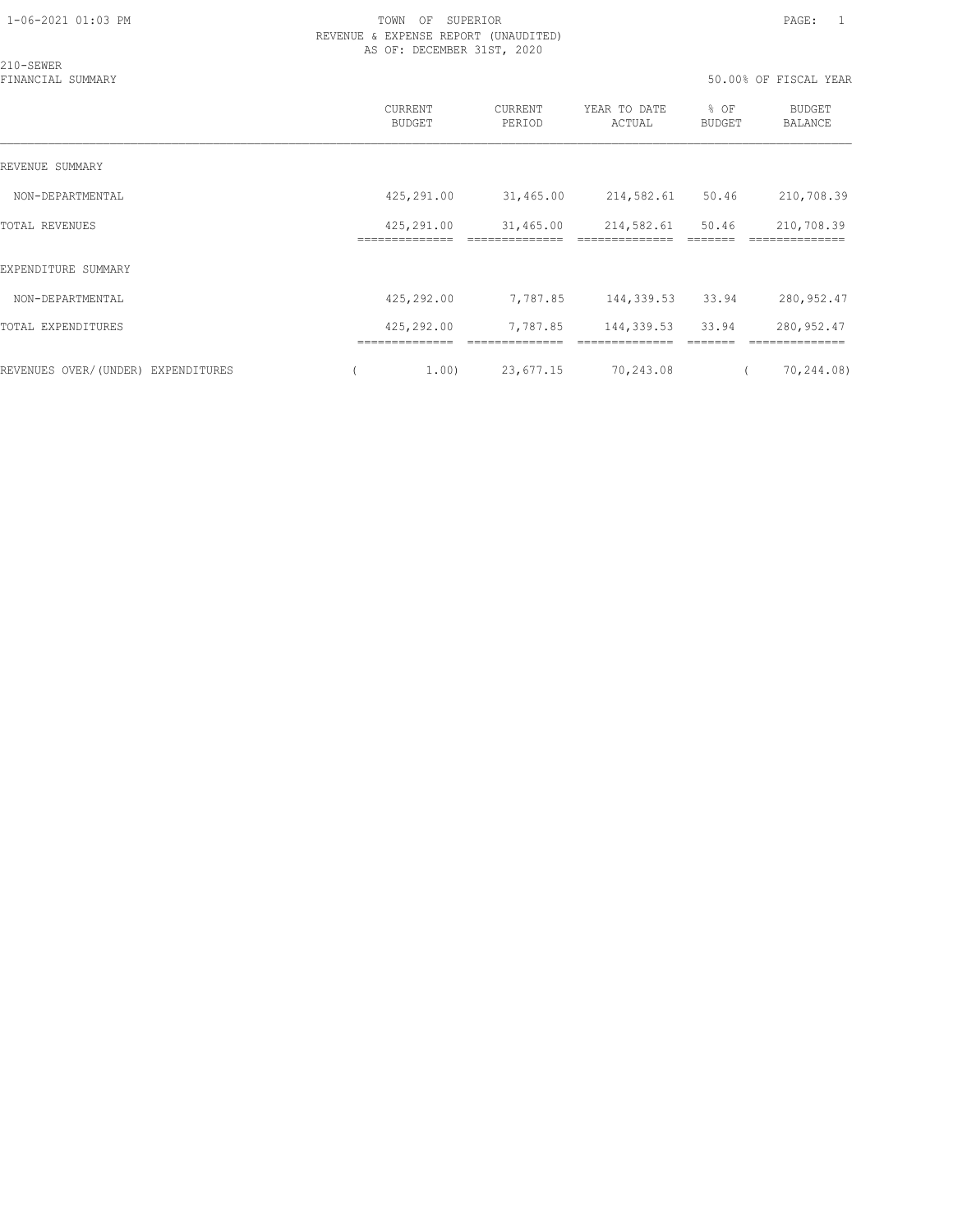| 220-AMBULANCE<br>FINANCIAL SUMMARY |                                 |                   |                        | 50.00% OF FISCAL YEAR |                          |  |
|------------------------------------|---------------------------------|-------------------|------------------------|-----------------------|--------------------------|--|
|                                    | <b>CURRENT</b><br><b>BUDGET</b> | CURRENT<br>PERIOD | YEAR TO DATE<br>ACTUAL | % OF<br><b>BUDGET</b> | BUDGET<br><b>BALANCE</b> |  |
| REVENUE SUMMARY                    |                                 |                   |                        |                       |                          |  |
| NON-DEPARTMENTAL                   | 470,400.00                      | 22,711.39         | 163,505.41 34.76       |                       | 306,894.59               |  |
| <b>TOTAL REVENUES</b>              | 470,400.00                      | 22,711.39         | 163,505.41 34.76       |                       | 306,894.59               |  |
| EXPENDITURE SUMMARY                |                                 |                   |                        |                       |                          |  |
| NON-DEPARTMENTAL                   | 470,400.00                      | 20,924.14         | 217,256.31 46.19       |                       | 253, 143.69              |  |
| TOTAL EXPENDITURES                 | 470,400.00                      | 20,924.14         | 217,256.31             | 46.19                 | 253, 143.69              |  |
| REVENUES OVER/(UNDER) EXPENDITURES | 0.00                            |                   | 1,787.25 ( 53,750.90)  |                       | 53,750.90                |  |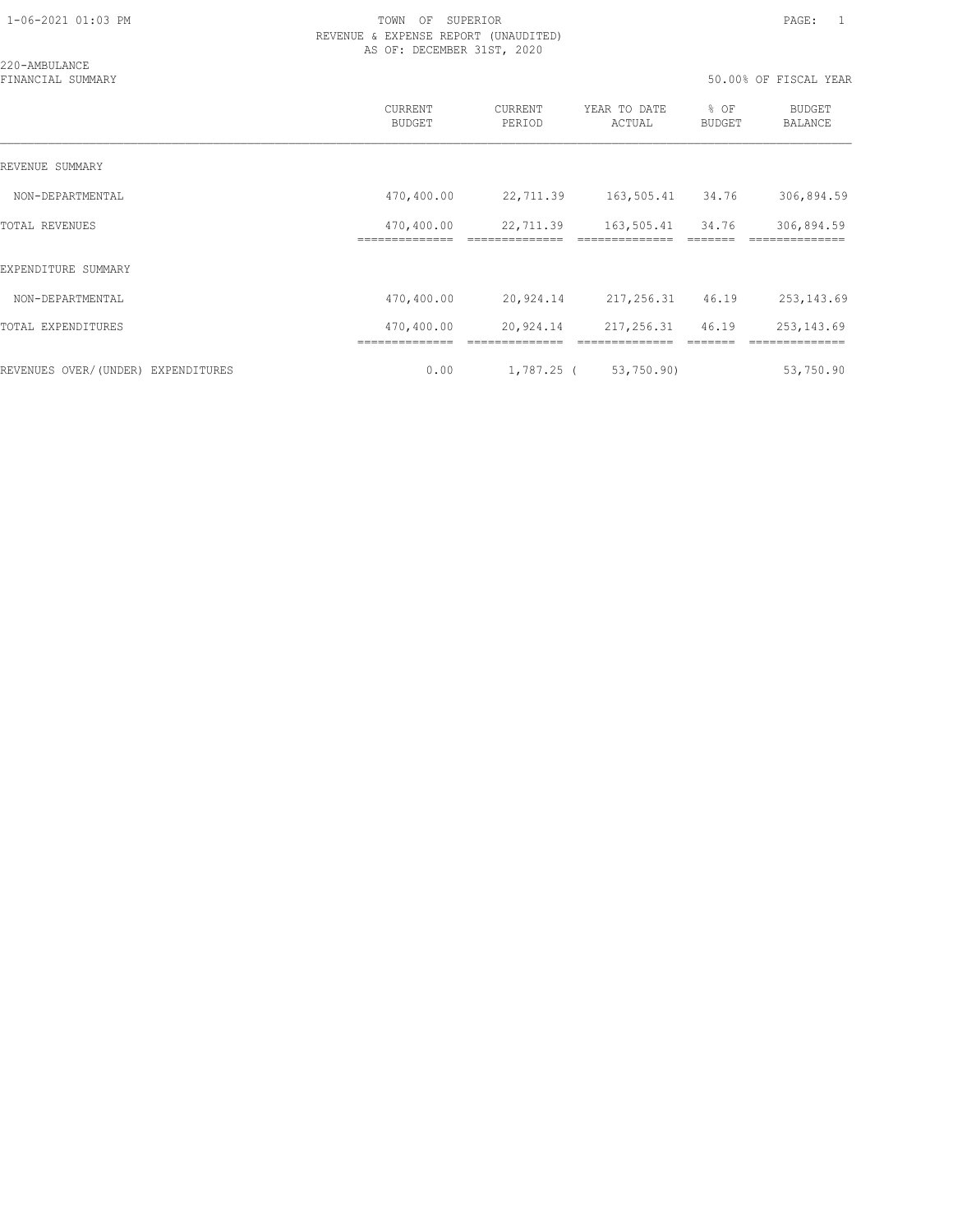| 230-CEMETARY<br>FINANCIAL SUMMARY  |                                 |                   |                        |                       | 50.00% OF FISCAL YEAR    |
|------------------------------------|---------------------------------|-------------------|------------------------|-----------------------|--------------------------|
|                                    | <b>CURRENT</b><br><b>BUDGET</b> | CURRENT<br>PERIOD | YEAR TO DATE<br>ACTUAL | % OF<br><b>BUDGET</b> | <b>BUDGET</b><br>BALANCE |
| REVENUE SUMMARY                    |                                 |                   |                        |                       |                          |
| NON-DEPARTMENTAL                   | 17,150.00                       | 1,700.00          | 15,800.00              | 92.13                 | 1,350.00                 |
| <b>TOTAL REVENUES</b>              | 17,150.00                       | 1,700.00          | 15,800.00              | 92.13                 | 1,350.00                 |
| EXPENDITURE SUMMARY                |                                 |                   |                        |                       |                          |
| NON-DEPARTMENTAL                   | 17,149.00                       | 556.25            | 8,480.95 49.45         |                       | 8,668.05                 |
| TOTAL EXPENDITURES                 | 17,149.00                       | 556.25            | 8,480.95               | 49.45                 | 8,668.05                 |
| REVENUES OVER/(UNDER) EXPENDITURES | 1.00                            | 1,143.75          | 7,319.05               |                       | 7,318.05                 |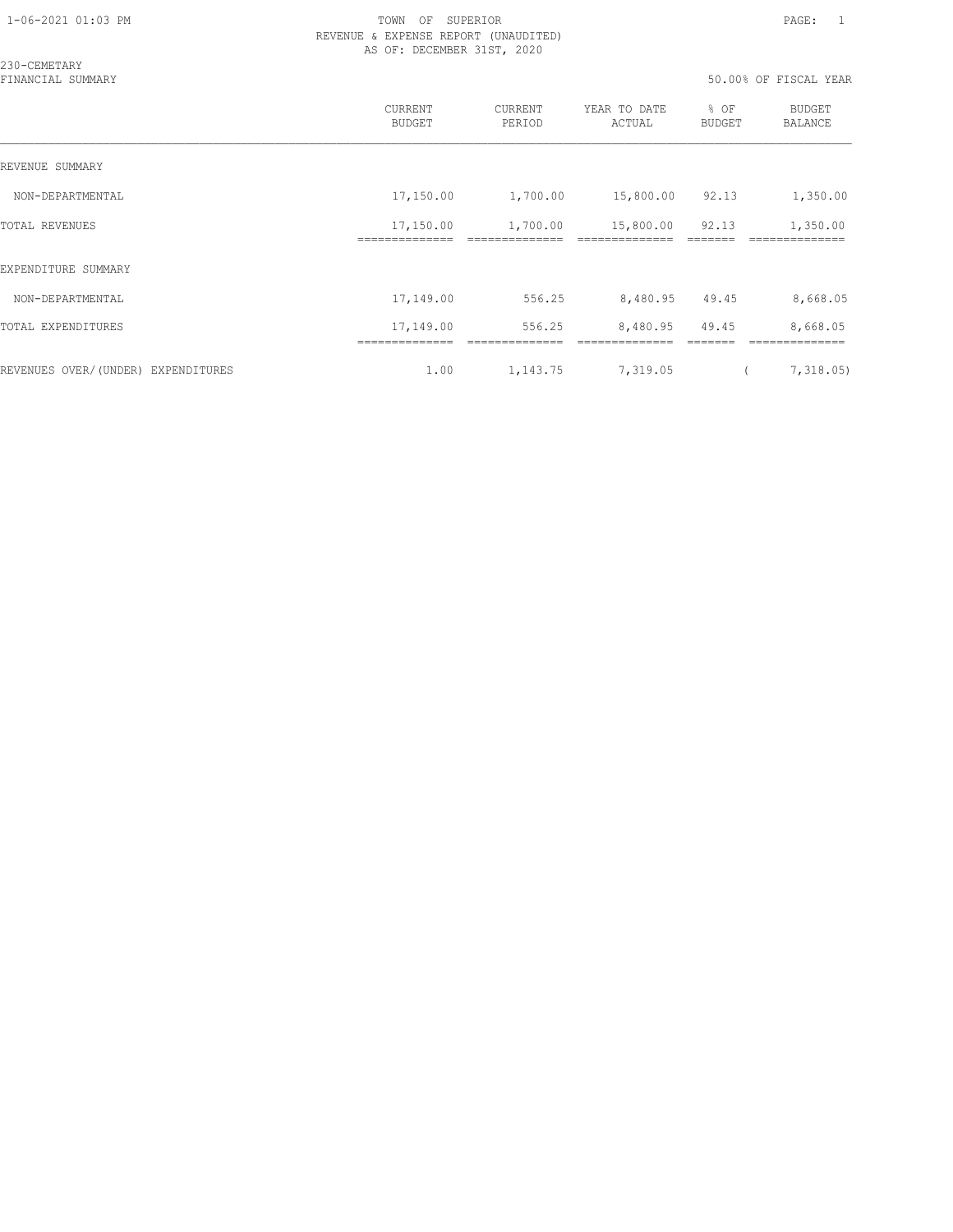300-HIGHWAY USERS REVENUE

### 1-06-2021 01:03 PM TOWN OF SUPERIOR PAGE: 1 REVENUE & EXPENSE REPORT (UNAUDITED) AS OF: DECEMBER 31ST, 2020

| FINANCIAL SUMMARY                     |                                 |                   |                        | 50.00% OF FISCAL YEAR |                              |  |
|---------------------------------------|---------------------------------|-------------------|------------------------|-----------------------|------------------------------|--|
|                                       | <b>CURRENT</b><br><b>BUDGET</b> | CURRENT<br>PERIOD | YEAR TO DATE<br>ACTUAL | % OF<br><b>BUDGET</b> | BUDGET<br><b>BALANCE</b>     |  |
| REVENUE SUMMARY                       |                                 |                   |                        |                       |                              |  |
| NON-DEPARTMENTAL                      | 889,416.00                      | 20,462.62         | 129,210.36             | 14.53                 | 760,205.64                   |  |
| TOTAL REVENUES                        | 889,416.00                      | 20,462.62         | 129,210.36             | 14.53                 | 760,205.64                   |  |
| EXPENDITURE SUMMARY                   |                                 |                   |                        |                       |                              |  |
| NON-DEPARTMENTAL                      | 889,416.00                      | 6,748.24          | 152,225.15             | 17.12                 | 737,190.85                   |  |
| TOTAL EXPENDITURES                    | 889,416.00<br>=============     | 6,748.24          | 152, 225.15            | 17.12                 | 737,190.85<br>-------------- |  |
| REVENUES OVER/(UNDER)<br>EXPENDITURES | 0.00                            | 13,714.38 (       | 23,014.79)             |                       | 23,014.79                    |  |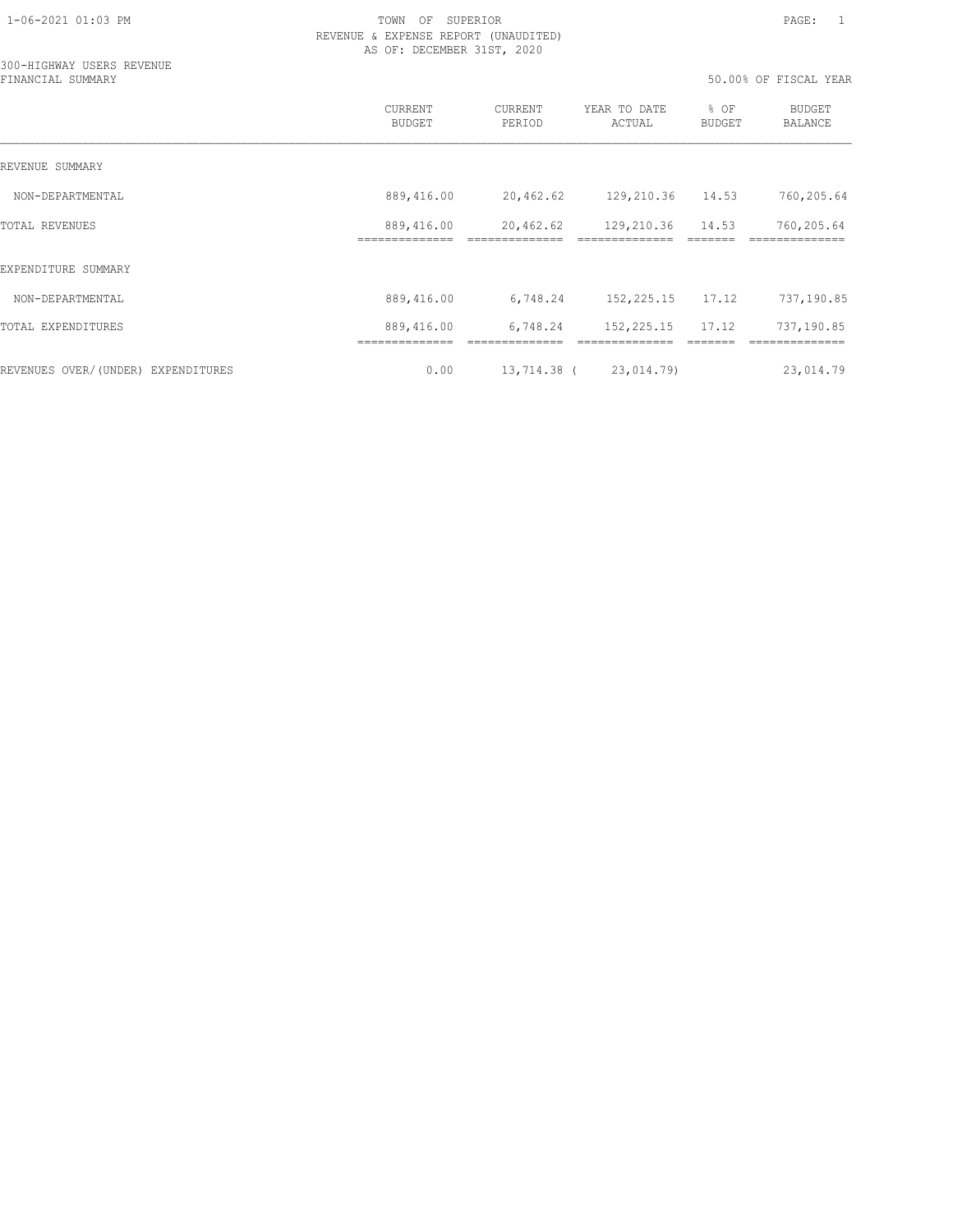| 310-EXCISE TAX<br>FINANCIAL SUMMARY |                              |                   |                             | 50.00% OF FISCAL YEAR |                          |  |
|-------------------------------------|------------------------------|-------------------|-----------------------------|-----------------------|--------------------------|--|
|                                     | CURRENT<br><b>BUDGET</b>     | CURRENT<br>PERIOD | YEAR TO DATE<br>ACTUAL      | % OF<br>BUDGET        | BUDGET<br>BALANCE        |  |
| REVENUE SUMMARY                     |                              |                   |                             |                       |                          |  |
| NON-DEPARTMENTAL                    | 202,604.00                   | 14,891.19         | 74,711.34                   | 36.88                 | 127,892.66               |  |
| TOTAL REVENUES                      | 202,604.00<br>============== | 14,891.19         | 74,711.34<br>============== | 36.88                 | 127,892.66<br>========== |  |
| EXPENDITURE SUMMARY                 |                              |                   |                             |                       |                          |  |
| NON-DEPARTMENTAL                    | 202,604.00                   | 3,776.70          | 80,948.01                   | 39.95                 | 121,655.99               |  |
| TOTAL EXPENDITURES                  | 202,604.00                   | 3,776.70          | 80,948.01                   | 39.95                 | 121,655.99               |  |
| REVENUES OVER/(UNDER) EXPENDITURES  | 0.00                         | 11,114.49 (       | 6, 236.67                   |                       | 6,236.67                 |  |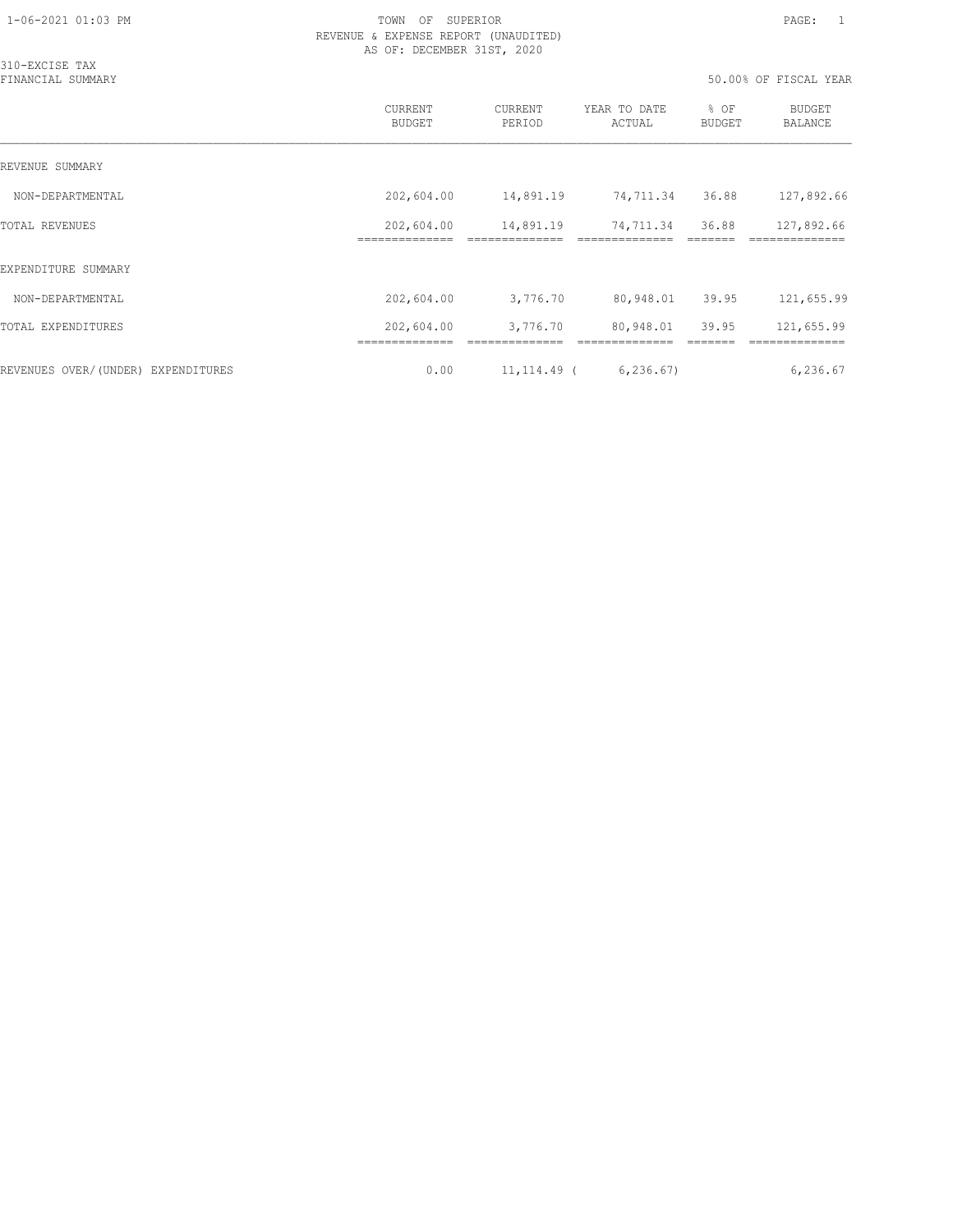| 1-06-2021 01:03 PM         | TOWN<br>OF                           | SUPERIOR                     |               |          | PAGE:                 |
|----------------------------|--------------------------------------|------------------------------|---------------|----------|-----------------------|
|                            | REVENUE & EXPENSE REPORT (UNAUDITED) |                              |               |          |                       |
|                            | AS OF: DECEMBER 31ST, 2020           |                              |               |          |                       |
| 320-LOCAL TRANS ASSISTANCE |                                      |                              |               |          |                       |
| FINANCIAL SUMMARY          |                                      |                              |               |          | 50.00% OF FISCAL YEAR |
|                            | CURRENT                              | CURRENT                      | YEAR TO DATE  | % OF     | BUDGET                |
|                            | BUDGET                               | PERIOD                       | ACTUAL        | BUDGET   | BALANCE               |
| REVENUE SUMMARY            |                                      |                              |               |          |                       |
|                            | ______________                       |                              |               |          | _____________         |
| EXPENDITURE SUMMARY        |                                      |                              |               |          |                       |
|                            | ______________<br>----------------   | ______________<br>---------- | _____________ | -------- | _____________         |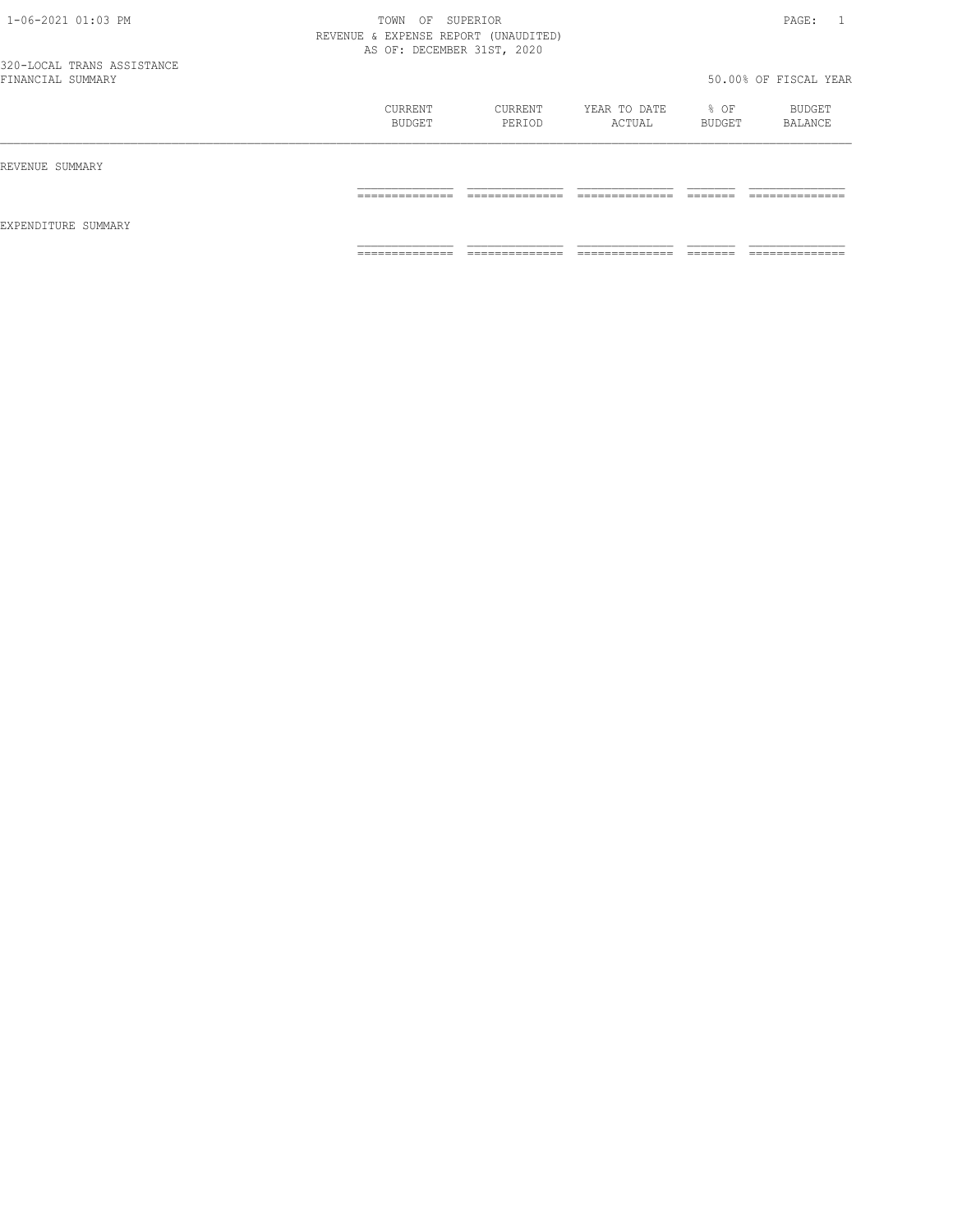| 1-06-2021 01:03 PM                 | TOWN<br>OF<br>REVENUE & EXPENSE REPORT (UNAUDITED)<br>AS OF: DECEMBER 31ST, 2020 | SUPERIOR                           |                                  |                       | PAGE:                             |
|------------------------------------|----------------------------------------------------------------------------------|------------------------------------|----------------------------------|-----------------------|-----------------------------------|
| 400-GADA BOND<br>FINANCIAL SUMMARY |                                                                                  |                                    |                                  |                       | 50.00% OF FISCAL YEAR             |
|                                    | CURRENT<br>BUDGET                                                                | CURRENT<br>PERIOD                  | YEAR TO DATE<br>ACTUAL           | % OF<br><b>BUDGET</b> | BUDGET<br>BALANCE                 |
| REVENUE SUMMARY                    |                                                                                  |                                    |                                  |                       |                                   |
|                                    | ---------------<br>______________                                                | --------------<br>______________   | _____________<br>_______________ | --------<br>________  | --------------<br>_______________ |
| EXPENDITURE SUMMARY                |                                                                                  |                                    |                                  |                       |                                   |
|                                    | ==============                                                                   | ______________<br>---------------- | ==============                   | _______<br>------     | ==============                    |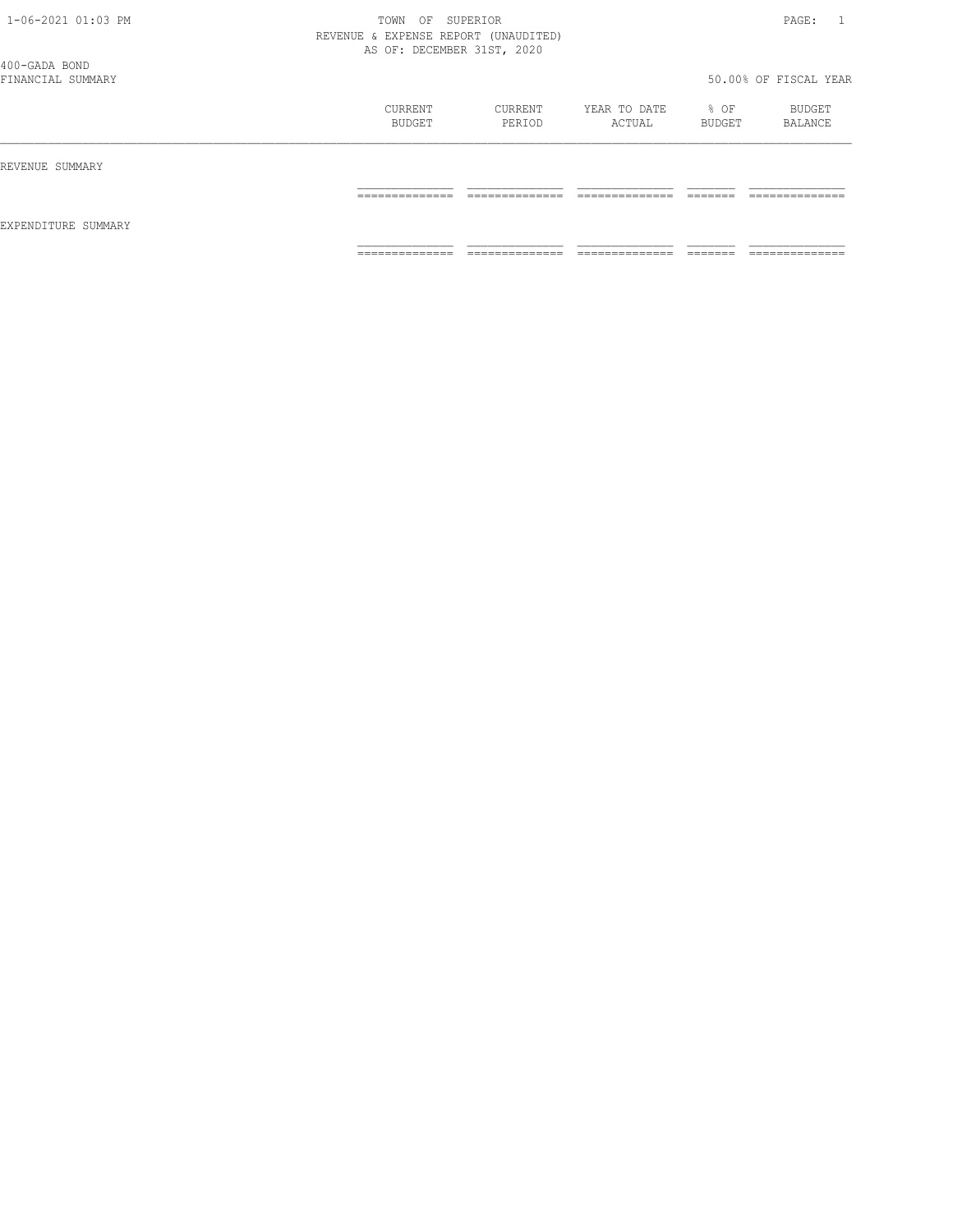|                                    | REVENUE & EXPENSE REPORT (UNAUDITED)<br>AS OF: DECEMBER 31ST, 2020 |                   |                          |                |                           |  |
|------------------------------------|--------------------------------------------------------------------|-------------------|--------------------------|----------------|---------------------------|--|
| 410-MPC BOND<br>FINANCIAL SUMMARY  |                                                                    |                   |                          |                | 50.00% OF FISCAL YEAR     |  |
|                                    | CURRENT<br>BUDGET                                                  | CURRENT<br>PERIOD | YEAR TO DATE<br>ACTUAL   | % OF<br>BUDGET | BUDGET<br>BALANCE         |  |
| REVENUE SUMMARY                    |                                                                    |                   |                          |                |                           |  |
|                                    |                                                                    |                   |                          |                |                           |  |
| EXPENDITURE SUMMARY                |                                                                    |                   |                          |                |                           |  |
| NON-DEPARTMENTAL                   | 0.00                                                               | 970.79            | 3,015.61 0.00 (3,015.61) |                |                           |  |
| TOTAL EXPENDITURES                 | 0.00                                                               | 970.79            |                          |                | 3,015.61 0.00 ( 3,015.61) |  |
| REVENUES OVER/(UNDER) EXPENDITURES | $0.00$ (                                                           |                   | $970.79$ ( $3,015.61$ )  |                | 3,015.61                  |  |

# 1-06-2021 01:03 PM TOWN OF SUPERIOR PAGE: 1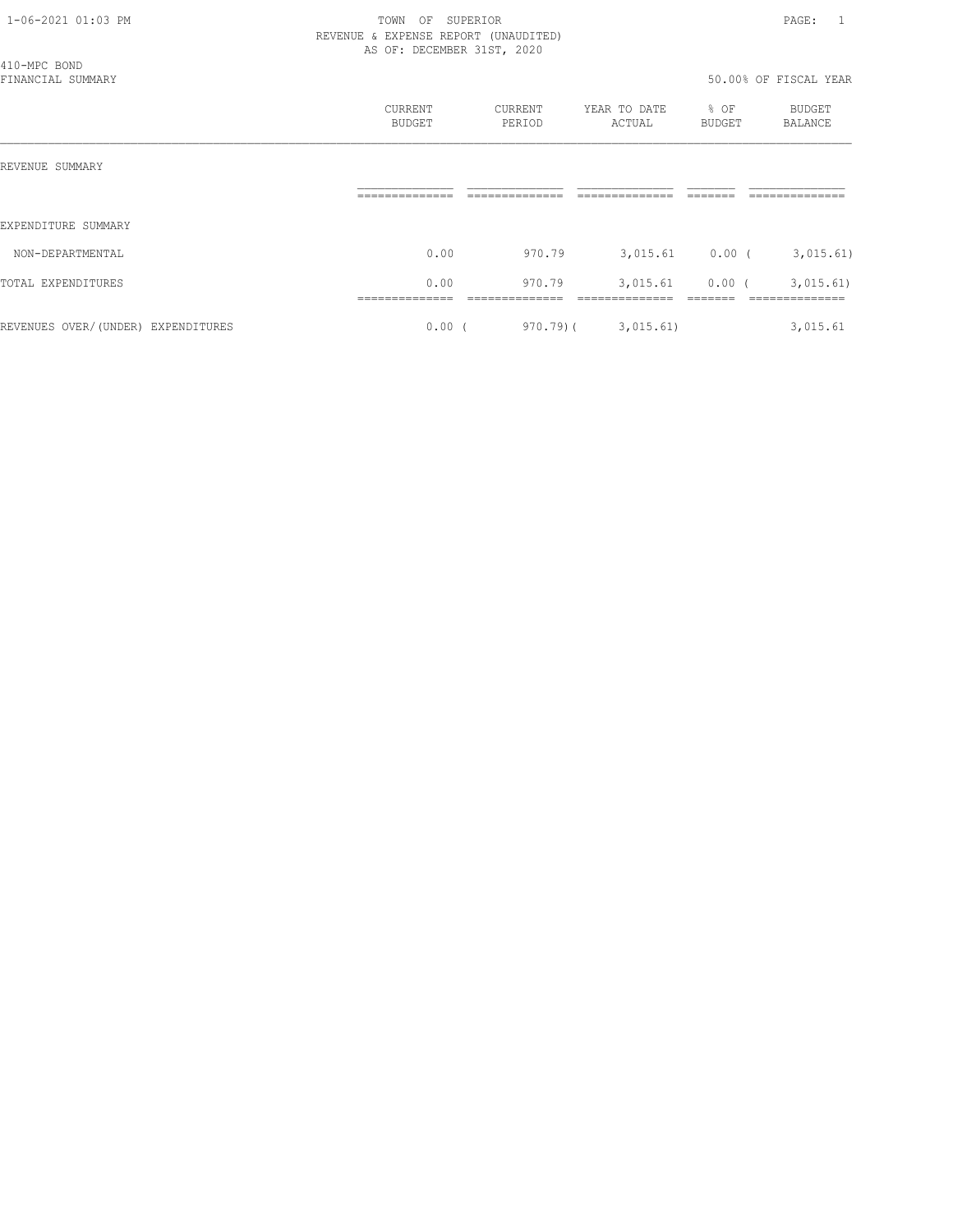|  | 50.00% OF FISCAL YEAR |  |
|--|-----------------------|--|

| 500-GRANTS<br>FINANCIAL SUMMARY       |                          |                   |                             | 50.00% OF FISCAL YEAR |                                                      |  |
|---------------------------------------|--------------------------|-------------------|-----------------------------|-----------------------|------------------------------------------------------|--|
|                                       | <b>CURRENT</b><br>BUDGET | CURRENT<br>PERIOD | YEAR TO DATE<br>ACTUAL      | % OF<br>BUDGET        | <b>BUDGET</b><br>BALANCE                             |  |
| REVENUE SUMMARY                       |                          |                   |                             |                       |                                                      |  |
| NON-DEPARTMENTAL                      | 1,381,382.00             | 0.00              | 0.00                        | 0.00                  | 1,381,382.00                                         |  |
| <b>TOTAL REVENUES</b>                 | 1,381,382.00             | 0.00              | 0.00                        | 0.00                  | 1,381,382.00                                         |  |
| EXPENDITURE SUMMARY                   |                          |                   |                             |                       |                                                      |  |
| NON-DEPARTMENTAL<br>RECREATION GRANTS | 1,381,382.00<br>0.00     | 0.00<br>11,220.20 | 0.00<br>28,858.92           |                       | $0.00 \qquad 1,381,382.00$<br>$0.00$ ( $28,858.92$ ) |  |
| TOTAL EXPENDITURES                    | 1,381,382.00             | 11,220.20         | 28,858.92                   | 2.09                  | 1,352,523.08                                         |  |
| REVENUES OVER/(UNDER) EXPENDITURES    | $0.00$ (                 |                   | $11,220.20$ ( $28,858.92$ ) |                       | 28,858.92                                            |  |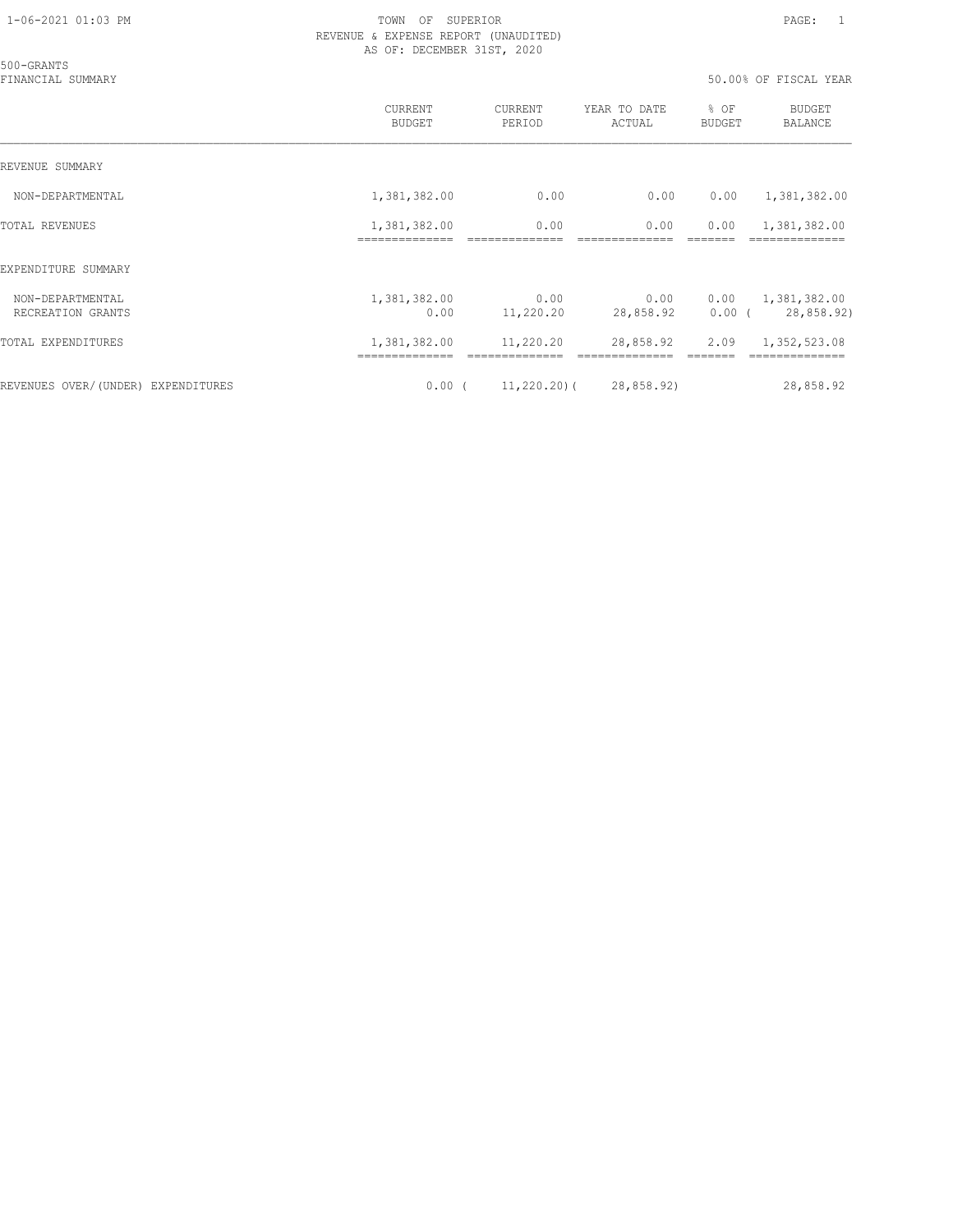510-Emergency Services

|                                                    | CURRENT<br><b>BUDGET</b>   | <b>CURRENT</b><br>PERIOD | YEAR TO DATE<br>ACTUAL           | % OF<br><b>BUDGET</b> | <b>BUDGET</b><br><b>BALANCE</b> |
|----------------------------------------------------|----------------------------|--------------------------|----------------------------------|-----------------------|---------------------------------|
| REVENUE SUMMARY                                    |                            |                          |                                  |                       |                                 |
| RC EMERGENCY SERV-POLICE                           | 200,000.00                 | 0.00                     | 64,057.80                        | 32.03                 | 135,942.20                      |
| <b>TOTAL REVENUES</b>                              | 200,000.00<br>------------ | 0.00                     | 64,057.80                        | 32.03                 | 135,942.20                      |
| EXPENDITURE SUMMARY                                |                            |                          |                                  |                       |                                 |
| RC EMERGENCY SERV-FIRE<br>RC EMERGENCY SERV-POLICE | 128,500.00<br>71,500.00    | 8,136.37<br>2,244.00     | 81, 123. 31 63. 13<br>114,588.25 | $160.26$ (            | 47,376.69<br>43,088.25)         |
| TOTAL EXPENDITURES                                 | 200,000.00                 | 10,380.37                | 195,711.56                       | 97.86                 | 4,288.44                        |
| REVENUES OVER/(UNDER) EXPENDITURES                 | $0.00$ (                   | $10,380.37$ ) (          | 131,653.76)                      |                       | 131,653.76                      |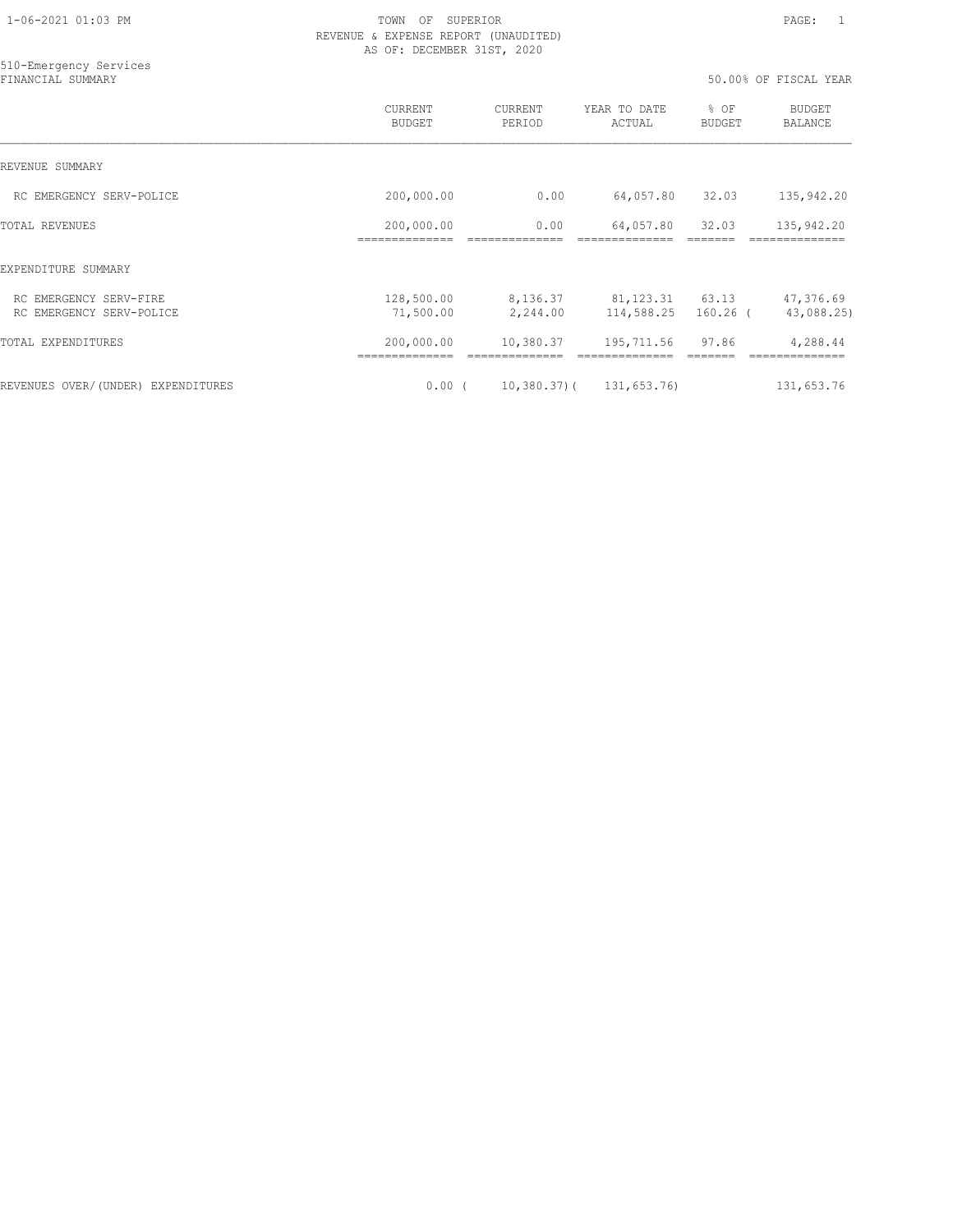| $1 - 06 - 2021$ $01:03$ PM |  |
|----------------------------|--|
|                            |  |

| 511-RESOLUTION GRANTS<br>FINANCIAL SUMMARY            |                                    |                          |                                   | 50.00% OF FISCAL YEAR     |                                          |  |
|-------------------------------------------------------|------------------------------------|--------------------------|-----------------------------------|---------------------------|------------------------------------------|--|
|                                                       | CURRENT<br><b>BUDGET</b>           | CURRENT<br>PERIOD        | YEAR TO DATE<br>ACTUAL            | % OF<br>BUDGET            | <b>BUDGET</b><br><b>BALANCE</b>          |  |
| REVENUE SUMMARY                                       |                                    |                          |                                   |                           |                                          |  |
| MAYOR & COUNCIL<br>ECONOMIC DEVELOPMENT               | 1,200,000.00<br>275,000.00         | 0.00<br>0.00             | 0.00<br>0.00                      | 0.00<br>0.00              | 1,200,000.00<br>275,000.00               |  |
| <b>TOTAL REVENUES</b>                                 | 1,475,000.00                       | 0.00                     | 0.00                              | 0.00                      | 1,475,000.00                             |  |
| EXPENDITURE SUMMARY                                   |                                    |                          |                                   |                           |                                          |  |
| MAYOR & COUNCIL<br>RECREATION<br>ECONOMIC DEVELOPMENT | 1,200,000.00<br>0.00<br>275,000.00 | 3,368.00<br>0.00<br>0.00 | 60,884.85<br>300.00<br>139,250.00 | 5.07<br>$0.00$ (<br>50.64 | 1, 139, 115. 15<br>300.00)<br>135,750.00 |  |
| <b>TOTAL EXPENDITURES</b>                             | 1,475,000.00                       | 3,368.00                 | 200,434.85                        | 13.59                     | 1,274,565.15                             |  |
| REVENUES OVER/(UNDER) EXPENDITURES                    | $0.00$ (                           | $3,368.00$ (             | 200, 434, 85)                     |                           | 200, 434.85                              |  |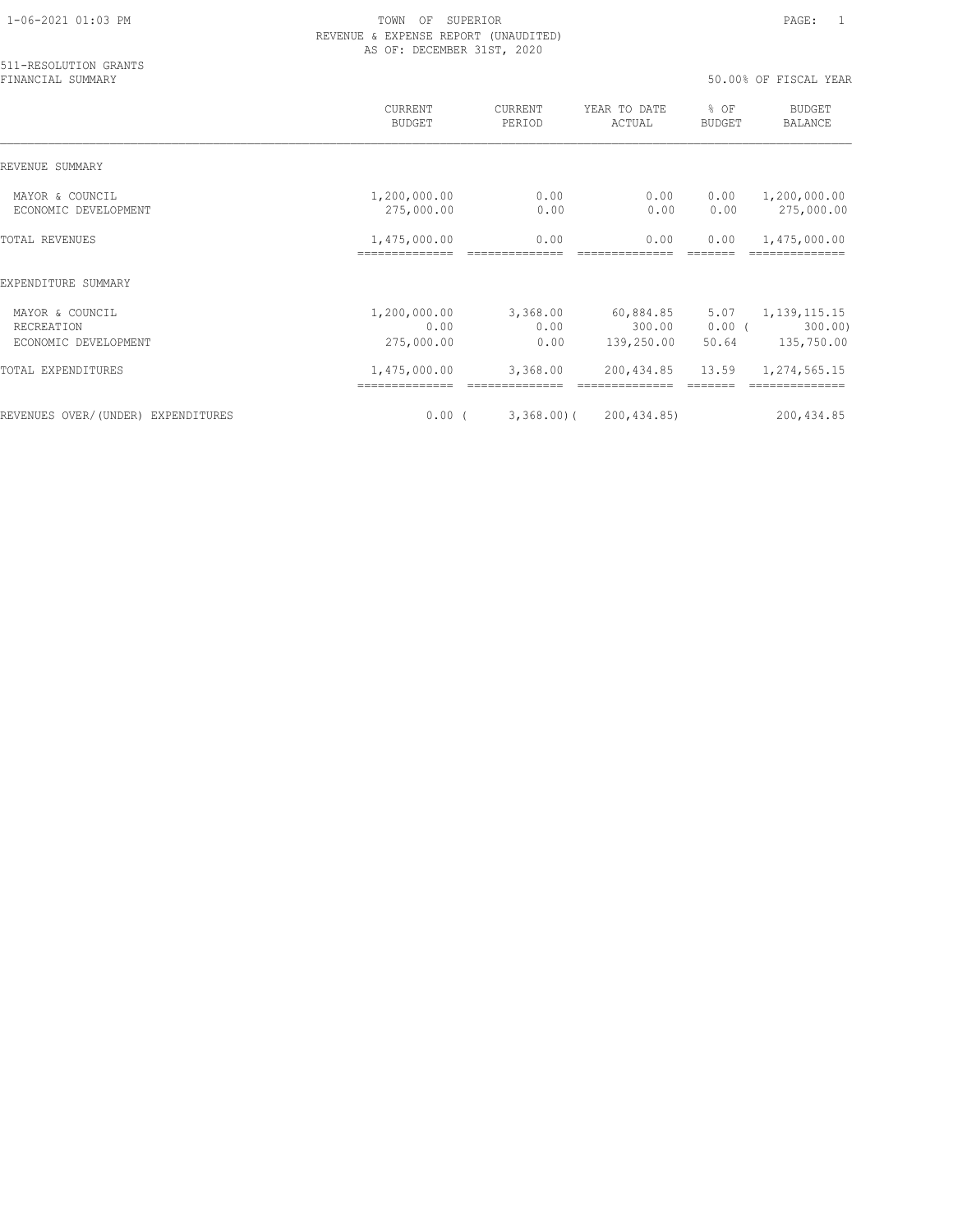| 1-06-2021 01:03 PM                    | TOWN<br>REVENUE & EXPENSE REPORT (UNAUDITED)<br>AS OF: DECEMBER 31ST, 2020 | OF SUPERIOR       |                        |                       | PAGE:<br>$\overline{1}$   |
|---------------------------------------|----------------------------------------------------------------------------|-------------------|------------------------|-----------------------|---------------------------|
| 512-AZCares Fund<br>FINANCIAL SUMMARY |                                                                            |                   |                        |                       | 50.00% OF FISCAL YEAR     |
|                                       | CURRENT<br>BUDGET                                                          | CURRENT<br>PERIOD | YEAR TO DATE<br>ACTUAL | % OF<br><b>BUDGET</b> | BUDGET<br>BALANCE         |
| REVENUE SUMMARY                       |                                                                            |                   |                        |                       |                           |
| EXPENDITURE SUMMARY                   | ==============                                                             | ______________    | _____________          | --------              | _____________<br>________ |
|                                       | --------------                                                             | ==============    | --------------         | --------<br>_______   | --------------            |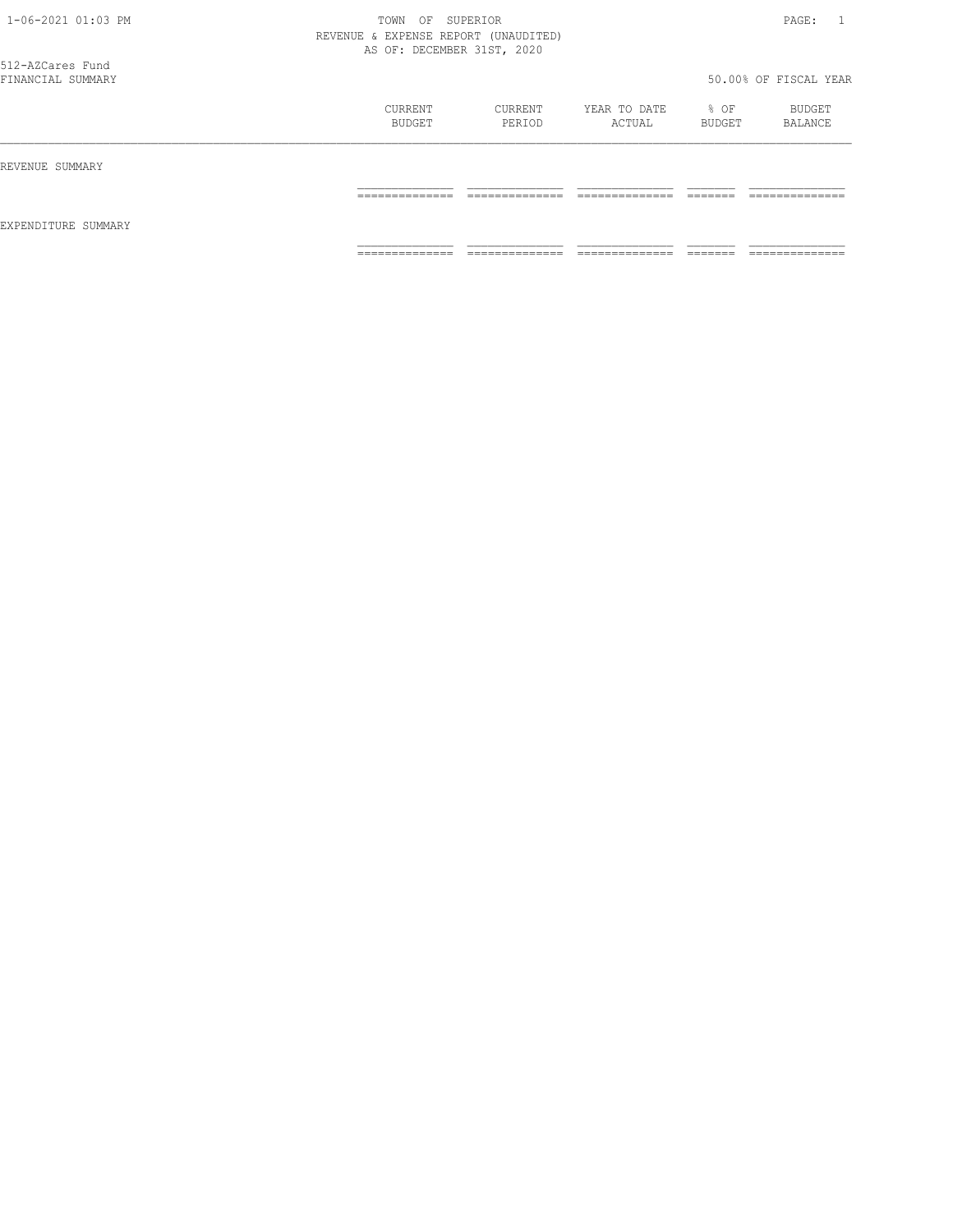| 513-POLICE GRANTS<br>FINANCIAL SUMMARY |                          |                   |                        |                | 50.00% OF FISCAL YEAR               |
|----------------------------------------|--------------------------|-------------------|------------------------|----------------|-------------------------------------|
|                                        | CURRENT<br><b>BUDGET</b> | CURRENT<br>PERIOD | YEAR TO DATE<br>ACTUAL | % OF<br>BUDGET | BUDGET<br>BALANCE                   |
| REVENUE SUMMARY                        |                          |                   |                        |                |                                     |
| ATTORNEY GENERAL GRANTS<br>GOHS GRANTS | 0.00<br>0.00             | 0.00<br>0.00      | 20,000.00<br>1,455.11  | $0.00$ (       | 20,000.00)<br>$0.00$ ( $1,455.11$ ) |
| DOHS GRANTS                            | 0.00                     | 0.00              | 22,833.97              | $0.00$ (       | 22,833.97)                          |
| <b>TOTAL REVENUES</b>                  | 0.00                     | 0.00              | 44,289.08              | $0.00$ (       | 44,289.08)                          |
| EXPENDITURE SUMMARY                    |                          |                   |                        |                |                                     |
| ATTORNEY GENERAL GRANTS                | 0.00                     | 0.00              | 19,687.92              | $0.00$ (       | 19,687.92)                          |
| TOTAL EXPENDITURES                     | 0.00                     | 0.00              | 19,687.92              | $0.00$ (       | 19,687.92)                          |
| REVENUES OVER/(UNDER) EXPENDITURES     | 0.00                     | 0.00              | 24,601.16              | $\sqrt{2}$     | 24,601.16                           |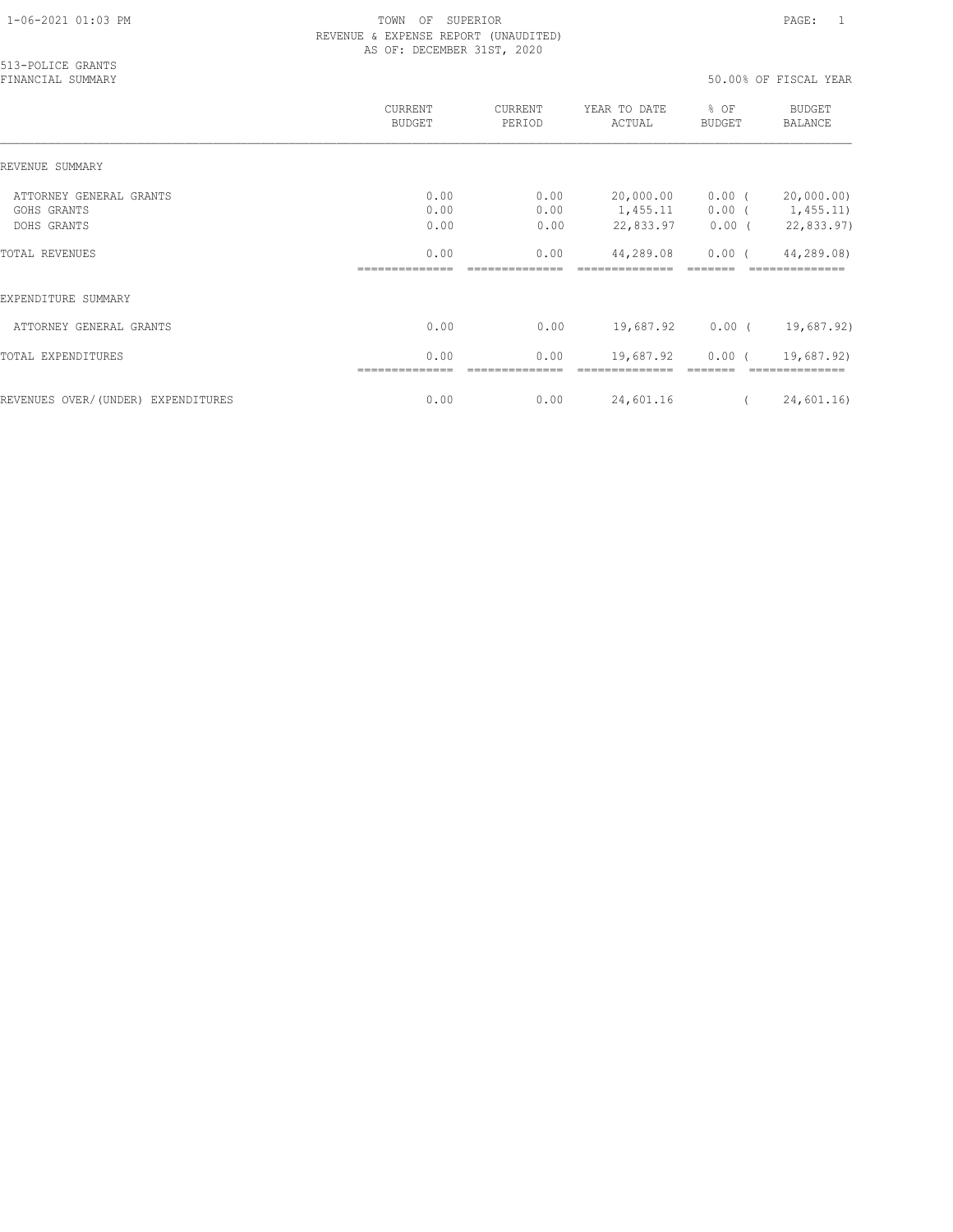514-Economic Dev Grants

### 1-06-2021 01:03 PM TOWN OF SUPERIOR PAGE: 1 REVENUE & EXPENSE REPORT (UNAUDITED) AS OF: DECEMBER 31ST, 2020

| FINANCIAL SUMMARY                  |                                 |                   |                        |                       | 50.00% OF FISCAL YEAR           |  |
|------------------------------------|---------------------------------|-------------------|------------------------|-----------------------|---------------------------------|--|
|                                    | <b>CURRENT</b><br><b>BUDGET</b> | CURRENT<br>PERIOD | YEAR TO DATE<br>ACTUAL | % OF<br><b>BUDGET</b> | <b>BUDGET</b><br><b>BALANCE</b> |  |
| REVENUE SUMMARY                    |                                 |                   |                        |                       |                                 |  |
| ECONOMIC DEVELOPMENT               | 0.00                            | 15,000.00         | 15,000.00              | $0.00$ (              | 15,000.00)                      |  |
| TOTAL REVENUES                     | 0.00                            | 15,000.00         | 15,000.00              | $0.00$ (              | 15,000.00)                      |  |
| EXPENDITURE SUMMARY                |                                 |                   |                        |                       |                                 |  |
| ECONOMIC DEVELOPMENT               | 0.00                            | 3,800.00          | 4,700.00               | $0.00$ (              | 4,700.00)                       |  |
| TOTAL EXPENDITURES                 | 0.00                            | 3,800.00          | 4,700.00               | $0.00$ (              | 4,700.00                        |  |
| REVENUES OVER/(UNDER) EXPENDITURES | 0.00                            | 11,200.00         | 10,300.00              |                       | 10, 300.00)                     |  |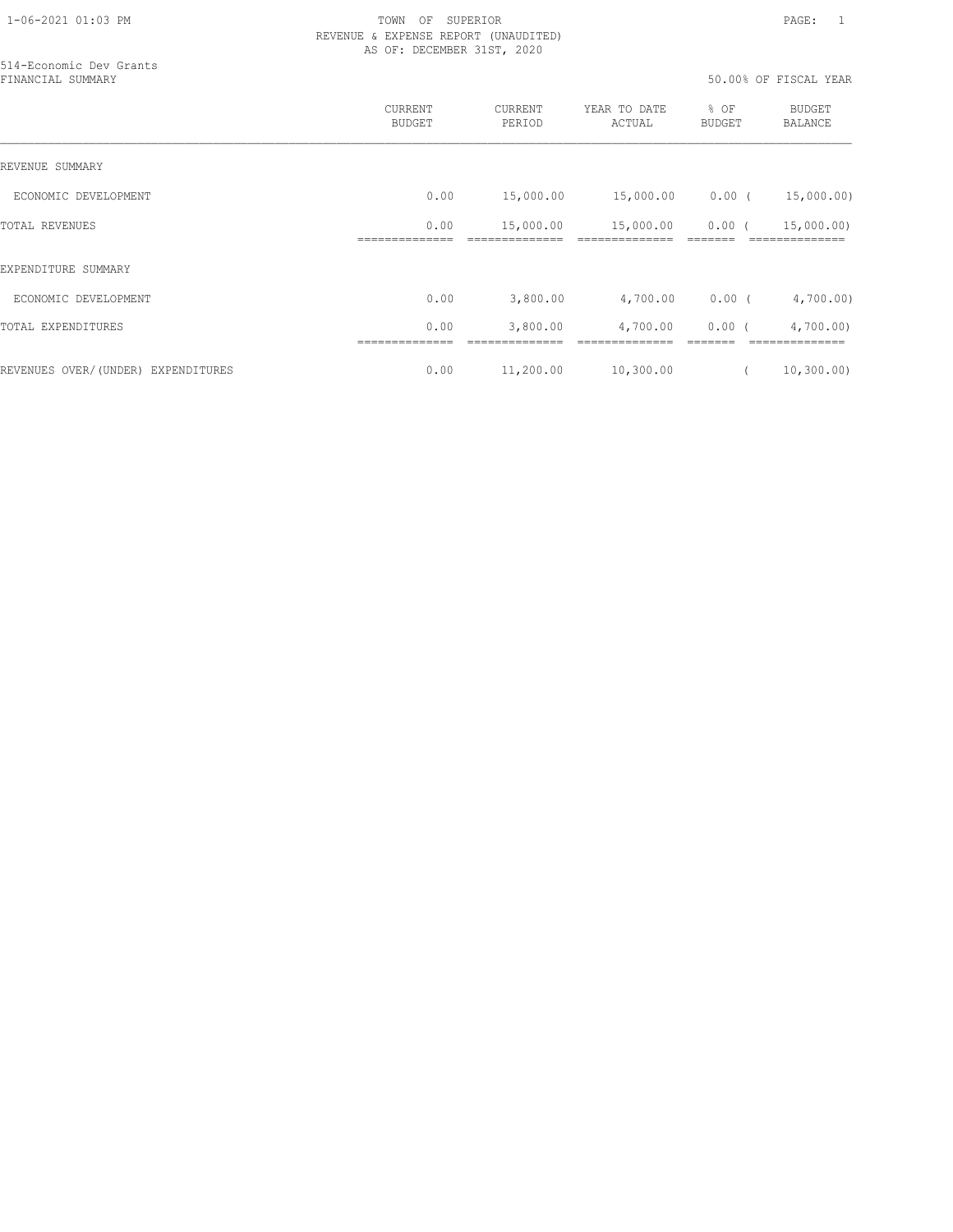| 1-06-2021 01:03 PM                         | TOWN                                 | OF SUPERIOR    |                |               | PAGE:<br>$\sim$ 1.    |
|--------------------------------------------|--------------------------------------|----------------|----------------|---------------|-----------------------|
|                                            | REVENUE & EXPENSE REPORT (UNAUDITED) |                |                |               |                       |
|                                            | AS OF: DECEMBER 31ST, 2020           |                |                |               |                       |
| 800-FIRE DEPT PENSION<br>FINANCIAL SUMMARY |                                      |                |                |               | 50.00% OF FISCAL YEAR |
|                                            |                                      |                |                |               |                       |
|                                            | CURRENT                              | CURRENT        | YEAR TO DATE   | $8$ OF        | BUDGET                |
|                                            | BUDGET                               | PERIOD         | ACTUAL         | <b>BUDGET</b> | BALANCE               |
| REVENUE SUMMARY                            |                                      |                |                |               |                       |
|                                            |                                      |                |                |               |                       |
|                                            | _____________                        | ______________ | ______________ | --------      | _____________         |
|                                            |                                      |                |                |               |                       |
| EXPENDITURE SUMMARY                        |                                      |                |                |               |                       |
|                                            | ______________                       | ______________ | ______________ | --------      | _____________         |
|                                            | --------------                       | ----------     | _________      |               | -----------           |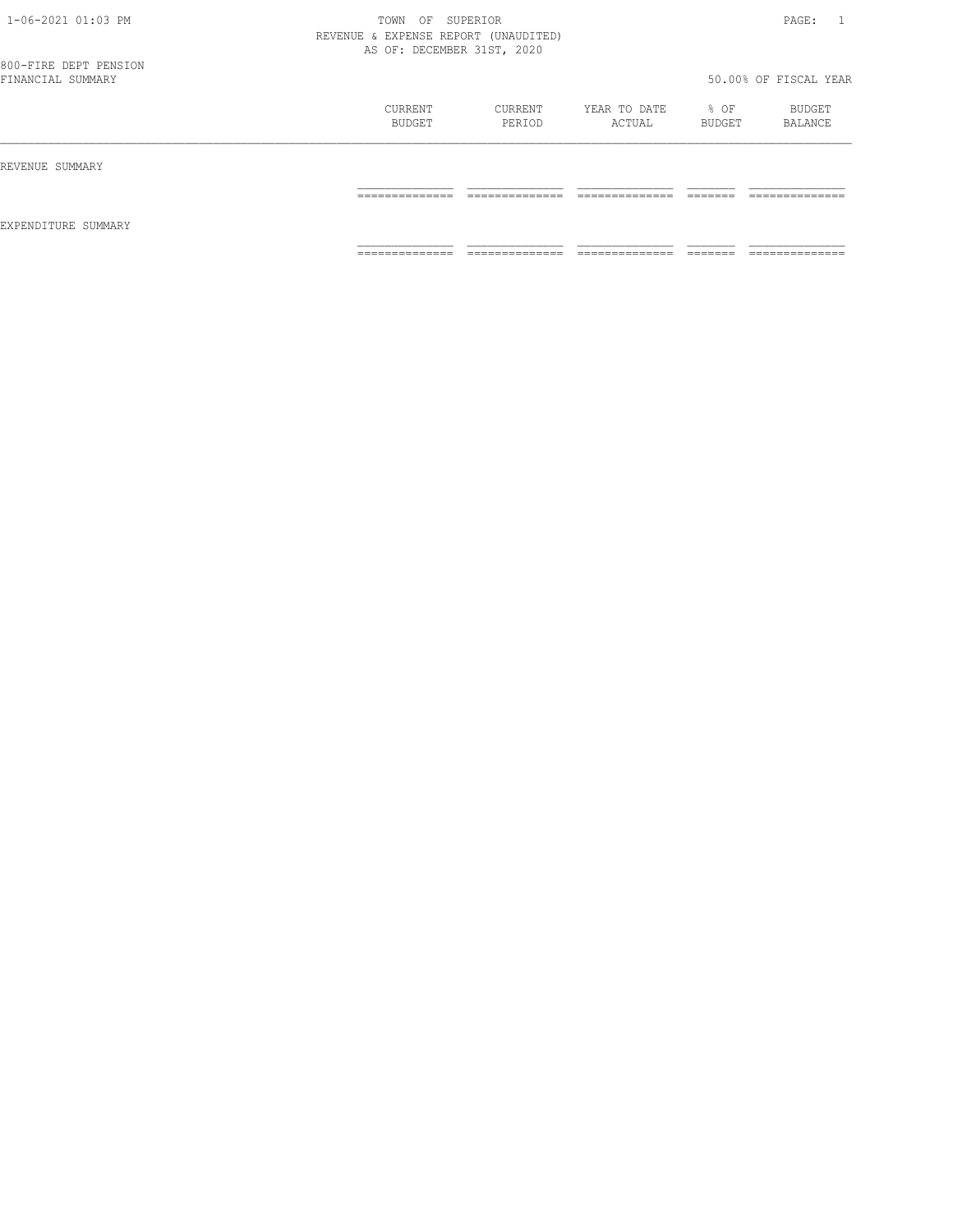| 1-06-2021 01:03 PM<br>810-LGIP | TOWN<br>OF<br>REVENUE & EXPENSE REPORT (UNAUDITED)<br>AS OF: DECEMBER 31ST, 2020 | SUPERIOR                          |                                  |                     | PAGE:<br>$\overline{1}$ |
|--------------------------------|----------------------------------------------------------------------------------|-----------------------------------|----------------------------------|---------------------|-------------------------|
| FINANCIAL SUMMARY              |                                                                                  |                                   |                                  |                     | 50.00% OF FISCAL YEAR   |
|                                | CURRENT<br>BUDGET                                                                | CURRENT<br>PERIOD                 | YEAR TO DATE<br>ACTUAL           | % OF<br>BUDGET      | BUDGET<br>BALANCE       |
| REVENUE SUMMARY                |                                                                                  |                                   |                                  |                     |                         |
|                                | --------------<br>______________                                                 | --------------<br>_______________ | --------------<br>______________ | -------<br>________ | --------------<br>.     |
| EXPENDITURE SUMMARY            |                                                                                  |                                   |                                  |                     |                         |
|                                | --------------                                                                   | ==============                    | --------------                   | --------<br>______  | --------------          |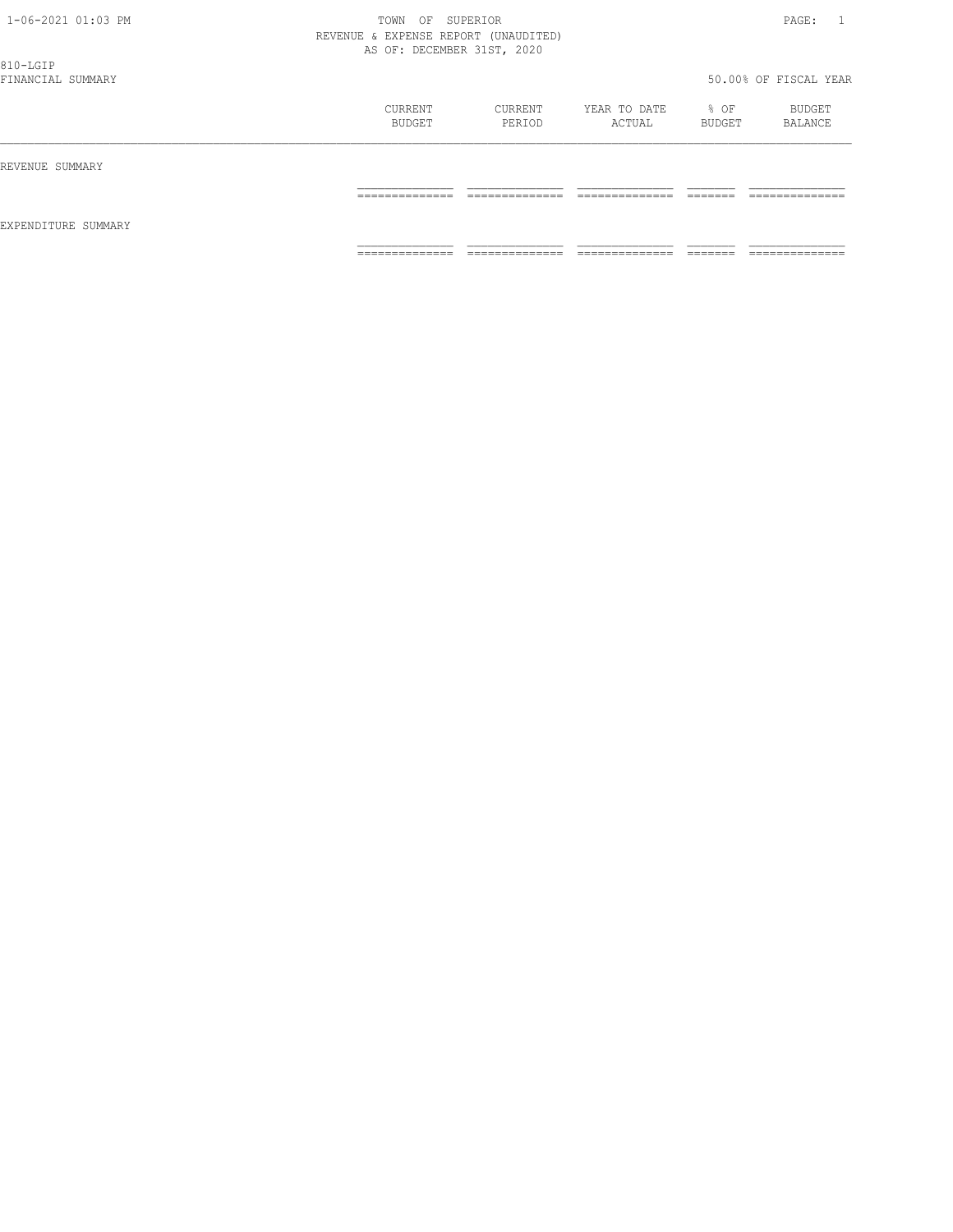| 1-06-2021 01:03 PM                 | TOWN<br>OF<br>REVENUE & EXPENSE REPORT (UNAUDITED)<br>AS OF: DECEMBER 31ST, 2020 | SUPERIOR                           |                                   |                       | PAGE:                             |
|------------------------------------|----------------------------------------------------------------------------------|------------------------------------|-----------------------------------|-----------------------|-----------------------------------|
| 820-EXPLORERS<br>FINANCIAL SUMMARY |                                                                                  |                                    |                                   |                       | 50.00% OF FISCAL YEAR             |
|                                    | CURRENT<br><b>BUDGET</b>                                                         | CURRENT<br>PERIOD                  | YEAR TO DATE<br>ACTUAL            | % OF<br><b>BUDGET</b> | BUDGET<br>BALANCE                 |
| REVENUE SUMMARY                    |                                                                                  |                                    |                                   |                       |                                   |
|                                    | ---------------<br>______________                                                | --------------<br>______________   | --------------<br>_______________ | -------<br>________   | --------------<br>_______________ |
| EXPENDITURE SUMMARY                |                                                                                  |                                    |                                   |                       |                                   |
|                                    | ==============                                                                   | ______________<br>---------------- | ==============                    | _______<br>______     | ==============                    |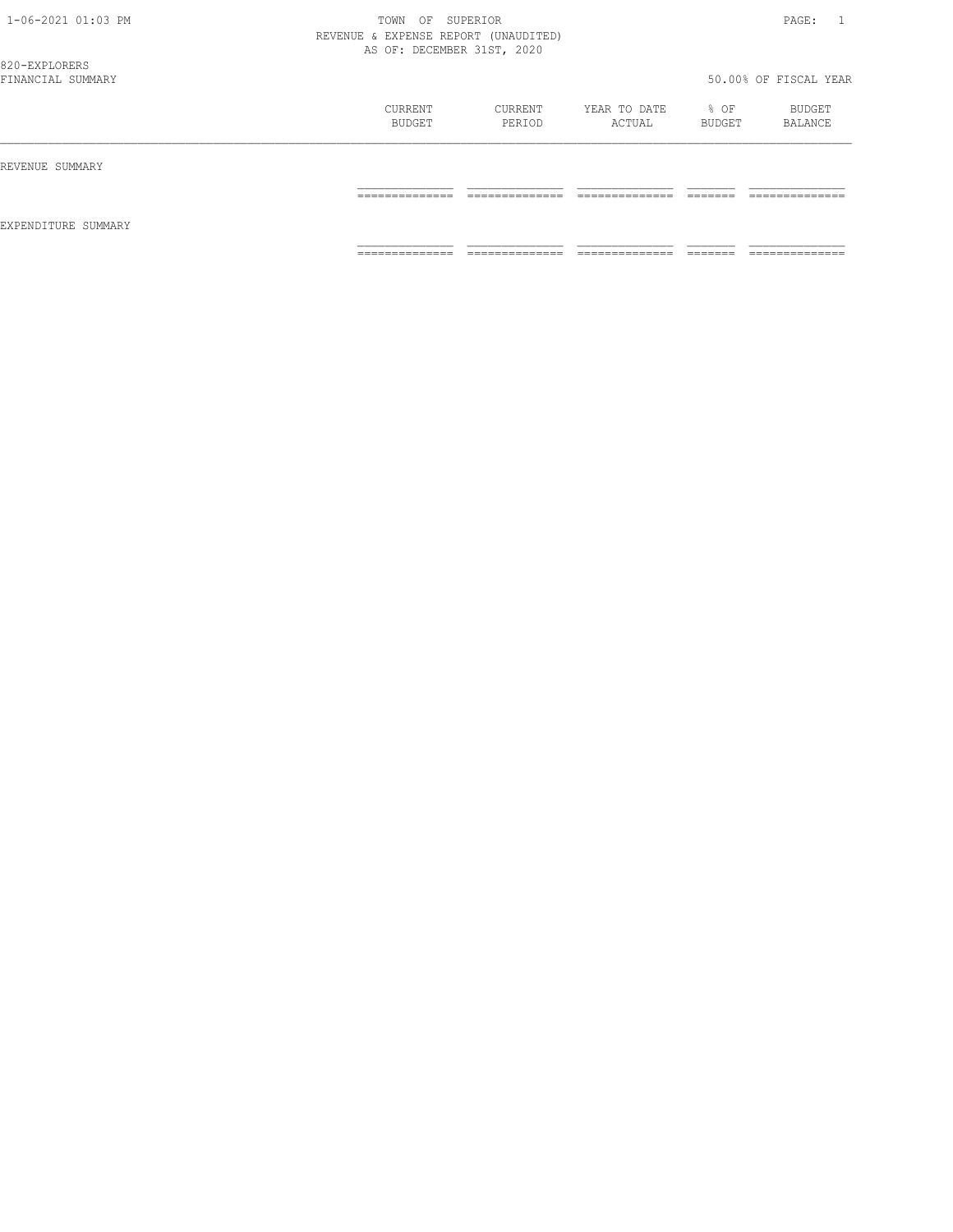| 830-TOYS FOR TOTS<br>FINANCIAL SUMMARY |                          |                   | 50.00% OF FISCAL YEAR  |                       |                          |
|----------------------------------------|--------------------------|-------------------|------------------------|-----------------------|--------------------------|
|                                        | CURRENT<br><b>BUDGET</b> | CURRENT<br>PERIOD | YEAR TO DATE<br>ACTUAL | % OF<br><b>BUDGET</b> | <b>BUDGET</b><br>BALANCE |
| REVENUE SUMMARY                        |                          |                   |                        |                       |                          |
| NON-DEPARTMENTAL                       | 0.00                     | 5,375.00          | 5,500.00               | $0.00$ (              | 5,500.00)                |
| <b>TOTAL REVENUES</b>                  | 0.00                     | 5,375.00          | 5,500.00               | $0.00$ (              | 5,500.00                 |
| EXPENDITURE SUMMARY                    |                          |                   |                        |                       |                          |
| NON-DEPARTMENTAL                       | 0.00                     | 1,687.85          | 1,687.85               | $0.00$ (              | 1,687.85)                |
| TOTAL EXPENDITURES                     | 0.00                     | 1,687.85          | 1,687.85               | 0.00(                 | 1,687.85                 |
| REVENUES OVER/(UNDER) EXPENDITURES     | 0.00                     | 3,687.15          | 3,812.15               |                       | 3,812.15)                |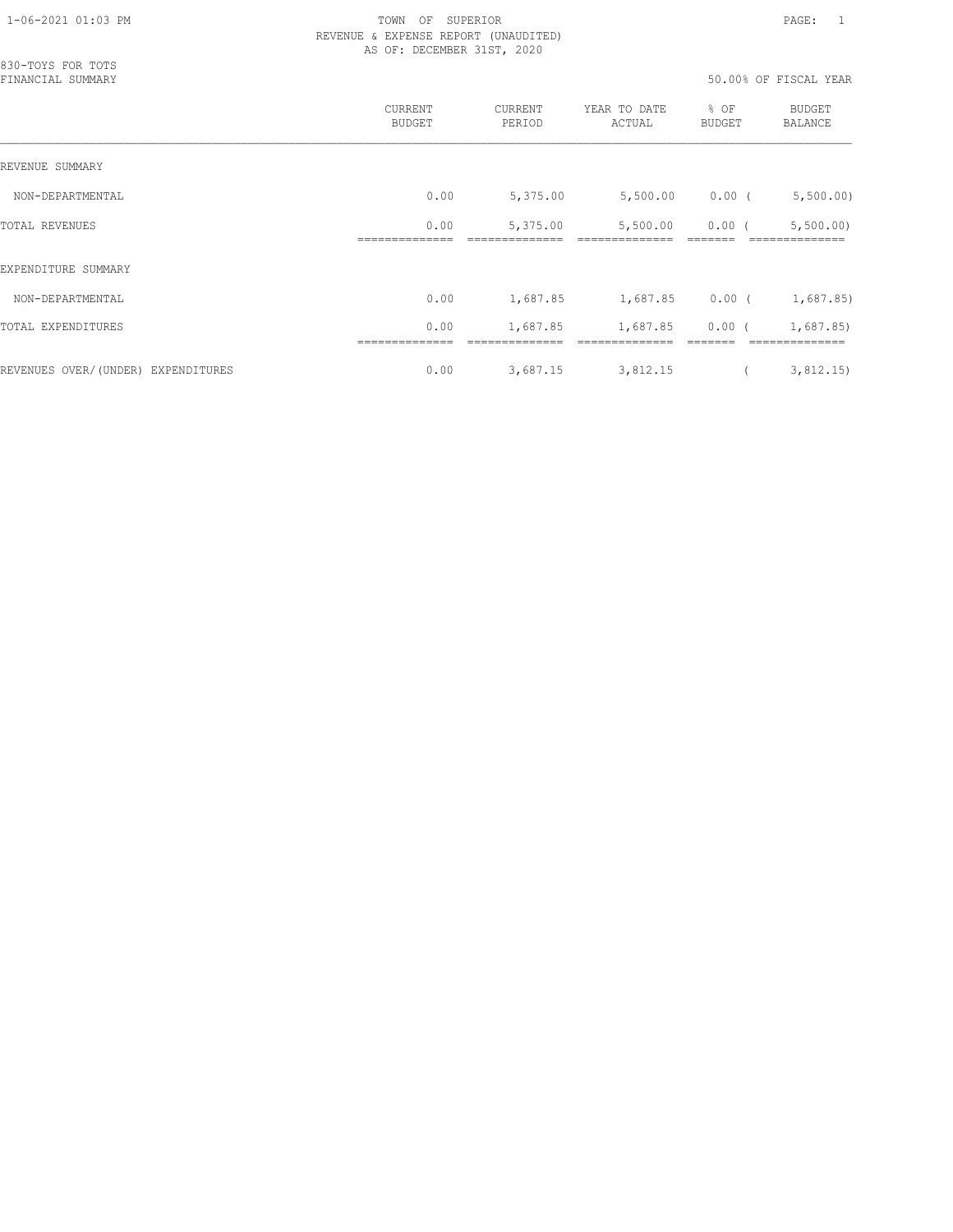| 1-06-2021 01:03 PM       | TOWN                                 | OF SUPERIOR    |              |               | PAGE:                 |
|--------------------------|--------------------------------------|----------------|--------------|---------------|-----------------------|
|                          | REVENUE & EXPENSE REPORT (UNAUDITED) |                |              |               |                       |
|                          | AS OF: DECEMBER 31ST, 2020           |                |              |               |                       |
| 840-GENERAL FIXED ASSETS |                                      |                |              |               |                       |
| FINANCIAL SUMMARY        |                                      |                |              |               | 50.00% OF FISCAL YEAR |
|                          | CURRENT                              | CURRENT        | YEAR TO DATE | $8$ OF        | BUDGET                |
|                          | BUDGET                               | PERIOD         | ACTUAL       | <b>BUDGET</b> | BALANCE               |
| REVENUE SUMMARY          |                                      |                |              |               |                       |
|                          | ______________                       | ______________ |              | --------      | _____________         |
| EXPENDITURE SUMMARY      |                                      |                |              |               |                       |
|                          | _____________                        | _____________  |              |               |                       |